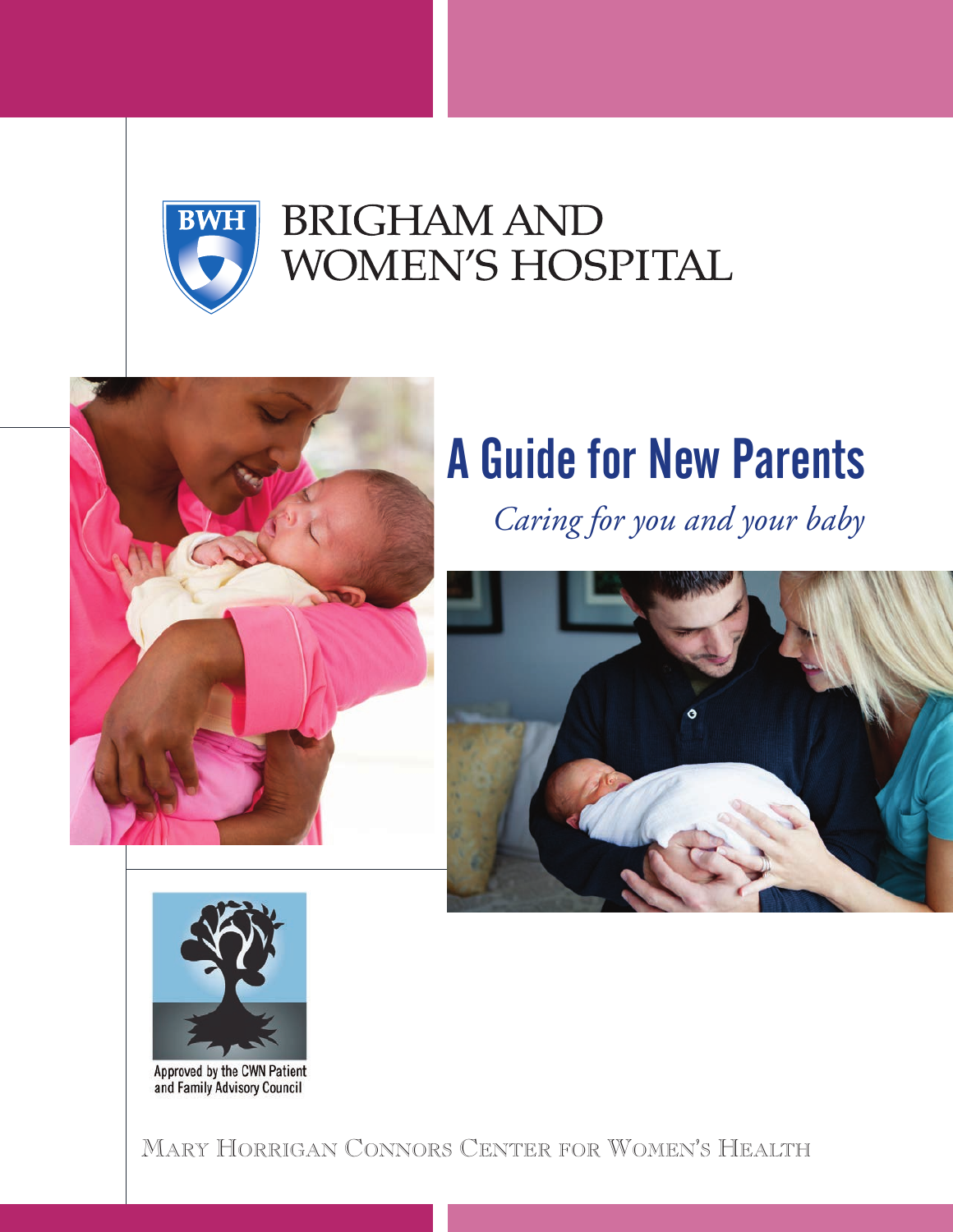*Congratulations!* 

Now that your baby has arrived, we have more information to share with you. You may feel unsure of how to care for your new baby or feel that you may make a mistake. You also may notice changes to your body and have questions about how to take care of yourself.

We have created this guide to help answer your questions and to give you some guidance. If you need more information, please feel free to ask your doctor, midwife, or nurse.

We are here to give you the best possible health care and information. Let us know how we can help.



### Patient Gateway – your access to Brigham and Women's Hospital

Patient Gateway is the secure, online resource to contact your physicians and practice staff at Brigham and Women's Hospital and throughout Partners HealthCare. With Patient Gateway you can communicate with your physician, request prescription renewals, appointments and insurance referral authorizations for appointments with a specialist. You can also access your laboratory results, immunization record, medication list, as well as quality health and disease information. Patient Gateway is a secure website that works with any computer. There is no software to download so you can access your free account from multiple computers (home, work, library, etc). To enroll in Patient Gateway, please visit **patientgateway.org**.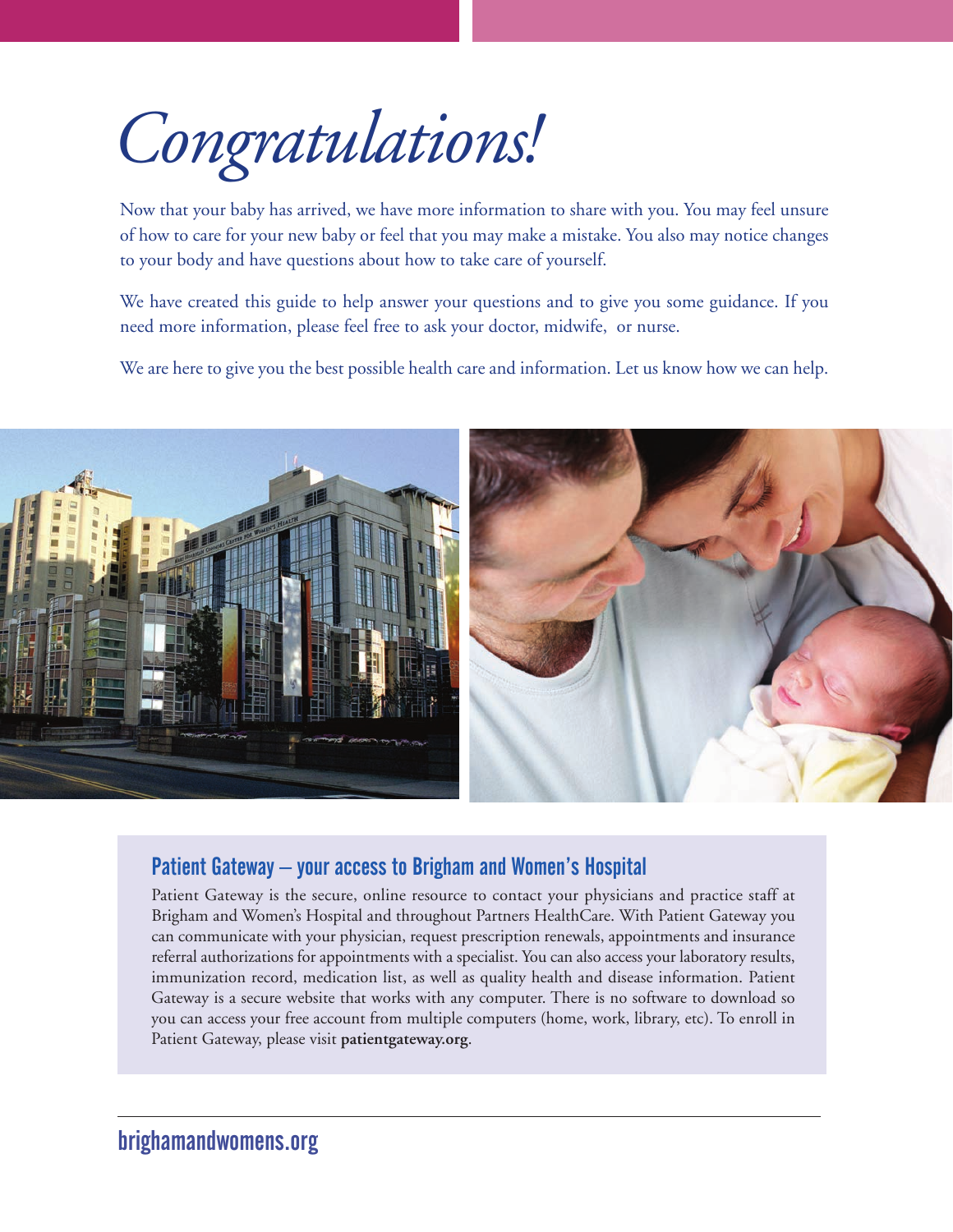# Taking Care of Yourself

#### Activity and Rest

Giving birth to a baby is physically exhausting. You may be very tired and need to rest even if you are in great shape. It can take four to eight weeks after giving birth to feel like yourself again.

We know that this is an exciting time for you and your family. However, think about limiting your visitors and phone calls. This will give you a chance to rest. It also will give you time to learn how to take care of yourself and your new baby.

#### Cramps

After your baby is born, your uterus will contract to return to its usual size. When this happens, you will have cramps. These are called after birth pains. They usually stop in three to four days.

- Breastfeeding moms may have more cramps during and after nursing.
- If you have had other children, your cramps may be worse. This is because your uterus has to work harder to get back to its usual size.

#### **Bleeding**

After birth, you will have vaginal discharge called lochia. This is made up of blood and the lining of your uterus that is no longer needed.

- Your vaginal bleeding may increase as you start to move around, and you may have small clots. This is normal.
- The discharge usually changes color over several weeks. It goes from bright red, to pink, and then to white.

#### *Call your doctor if:*

- You are soaking through a large pad every hour.
- Your vaginal bleeding increases and does not slow down when you rest.
- You are worried about the amount, color, or how long you have been bleeding.

Remember: do not put anything in your vagina for six weeks.

#### **Stitches**

If you have stitches, they may still feel uncomfortable when you first go home. Your stitches do not need to be taken out and will dissolve in about three weeks. It will take about two to four weeks for your skin to heal completely. Use witch hazel pads during this time to help with the itching that comes with healing.



#### Perineal Care

Until you stop bleeding, use the peri-bottle we give you each time you use the toilet.

- Always wipe from front to back, away from your vagina.
- For the first week at home, use soft tissues and gently pat dry.
- Change your pads often.

#### **Discomfort**

If your perineum hurts or is swollen, put ice on the area for the first 24 hours after birth. Then, use the sitz bath three times a day for 20 minutes. This is a special basin filled with warm water. Sit on it to soak your perineal area.

#### *How to Take Care of Your Discomfort*

- Be less active. Take time to rest. If you have other children, read to them or play a quiet game.
- Fix your pad so that it does not rub against your stitches.
- Put Tucks® or witch hazel pads on your stitches each time you change your pad; after each sitz bath; and whenever you are uncomfortable.
- Take acetaminophen, ibuprofen, or prescription pain medicine the way your doctor instructs.

#### **Hemorrhoids**

You may have hemorrhoids in late pregnancy or after delivery. Hemorrhoids usually get better and disappear.

#### *If they are bothering you:*

- Try witch hazel pads, Tucks®, sitz baths, or an over-thecounter hemorrhoid cream.
- Avoid straining when you have a bowel movement.
- Do not stay seated in the bathroom for a long time.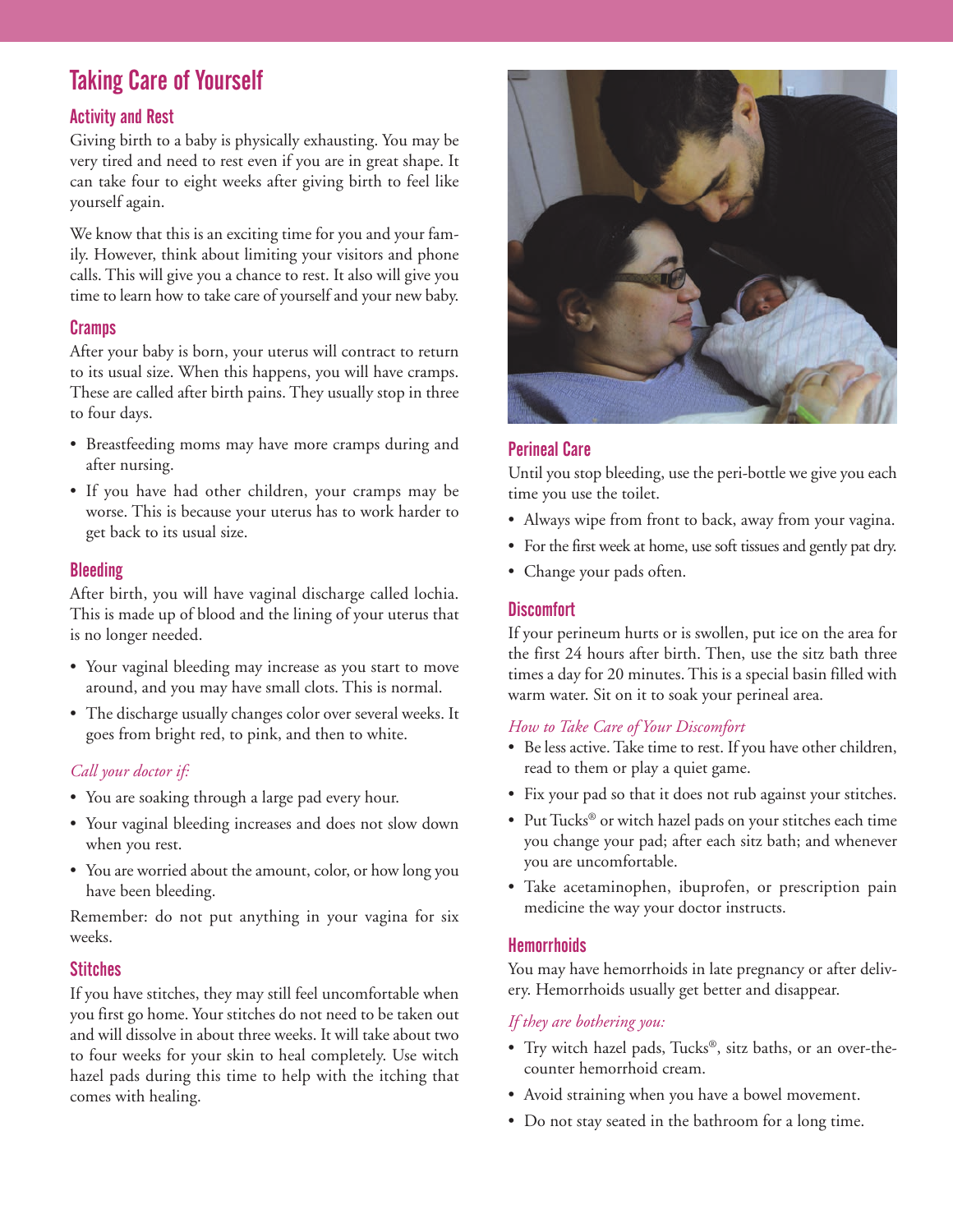#### **Constipation**

You may be constipated the first few weeks after giving birth. To avoid constipation:

- Drink eight to 10 glasses of water each day.
- Eat foods high in fiber, like raw fruits and vegetables, fruit juices, figs, dates, prunes, whole grain breads, and bran cereal.
- If needed, use a mild laxative or stool softener, like Milk of Magnesia®, Senokot®, or Peri-Colace®. (If you are breastfeeding, use Metamucil® or Colace®, which is also called docusate sodium.

#### Eating and Drinking Well

- Be sure to eat breads, leafy vegetables, and fruits, as well as milk products, meats, and fish.
- Snack on fruit or low-fat dairy products if you're hungry between meals.
- Keep taking prenatal vitamins if you doctor advises.
- If you are breastfeeding, your body needs liquid to make milk. Make sure you take the time to drink whenever you are thirsty.

#### The Baby Blues

Having a baby brings a lot of joy, but it also can bring anxiety. Taking care of your baby may make it hard to find time for other things you need to do. Even something as simple as taking a shower may be difficult.

Your feelings may change quickly after having a baby. Many women have trouble concentrating.

As many as 80 percent of all new mothers also have feelings of depression called the *baby blues*. The baby blues happen suddenly in the first few days.

If you have the baby blues, you may feel sad and cry for no reason. You may feel lonely, impatient, irritable, and anxious. If these feelings do not pass in a few days, please speak with your doctor, midwife, nurse, or nurse practioner.

#### **Medicines**

You may use over-the-counter medicines for colds, headache, constipation, hemorrhoids, and insomnia unless your doctor tells you not to.

However, if you are breastfeeding, these medicines may affect your baby. Before taking these or other medications, please check with your pediatrician, doctor, midwife, or nurse practitioner.

#### For Cesarean Births

You will be asked to get out of bed shortly after your cesarean birth. Your Foley catheter and IV will usually be taken out within 24 to 48 hours.

#### Normal Changes to Your Body

You may have some changes in your body and your hormones after giving birth. These changes are normal and temporary. They should decrease as your body returns to how it was before pregnancy. You may have:

- Hot flashes or night sweating
- Urinate more often
- Dry skin
- Hair loss
- Vaginal dryness
- Mood swings

#### *How to Take Care of Your Pain*

You will have some discomfort around your incision. This is normal. The discomfort should lessen each day.

Your doctor or midwife will order pain medicine for you. Your nurse will ask about your pain. On your first day, ask for the pain medicine at regular time periods to control the pain.

There is more information in your discharge instructions about how to take care of yourself after a cesarean birth.

## Taking Care of Your Baby

#### Caring for Your Baby in the Hospital

During your stay you will take care of your baby, including changing your baby's diaper. Your nurses will help you. They will answer your questions, give you information, and teach you parenting skills.

If you have any questions or worries, talk to your nurses. They are here to help in any way they can.

#### *Skin-to-skin Contact*

With skin-to-skin contact, your baby will be placed directly against your chest. Skin-to-skin contact should be practiced immediately after birth for at least one hour and then as frequently as possible thereafter. Skin-to-skin contact is also possible and should be done after a cesarean delivery. Babies who have skin-to-skin contact generally have better breastfeeding success. They may also be calmer, have better blood sugar levels, improved respiratory rates and healthier body temperatures than babies who do not receive skin-to-skin contact. Your partner can do skin-to-skin contact as well.

When to start/how often to use skin-to-skin care:

#### *As soon as possible after birth:*

- When your baby is sleepy, it helps to wake your baby for feeding
- When your baby is cold, it helps to warm your baby
- When your baby is fussy, it helps to quiet your baby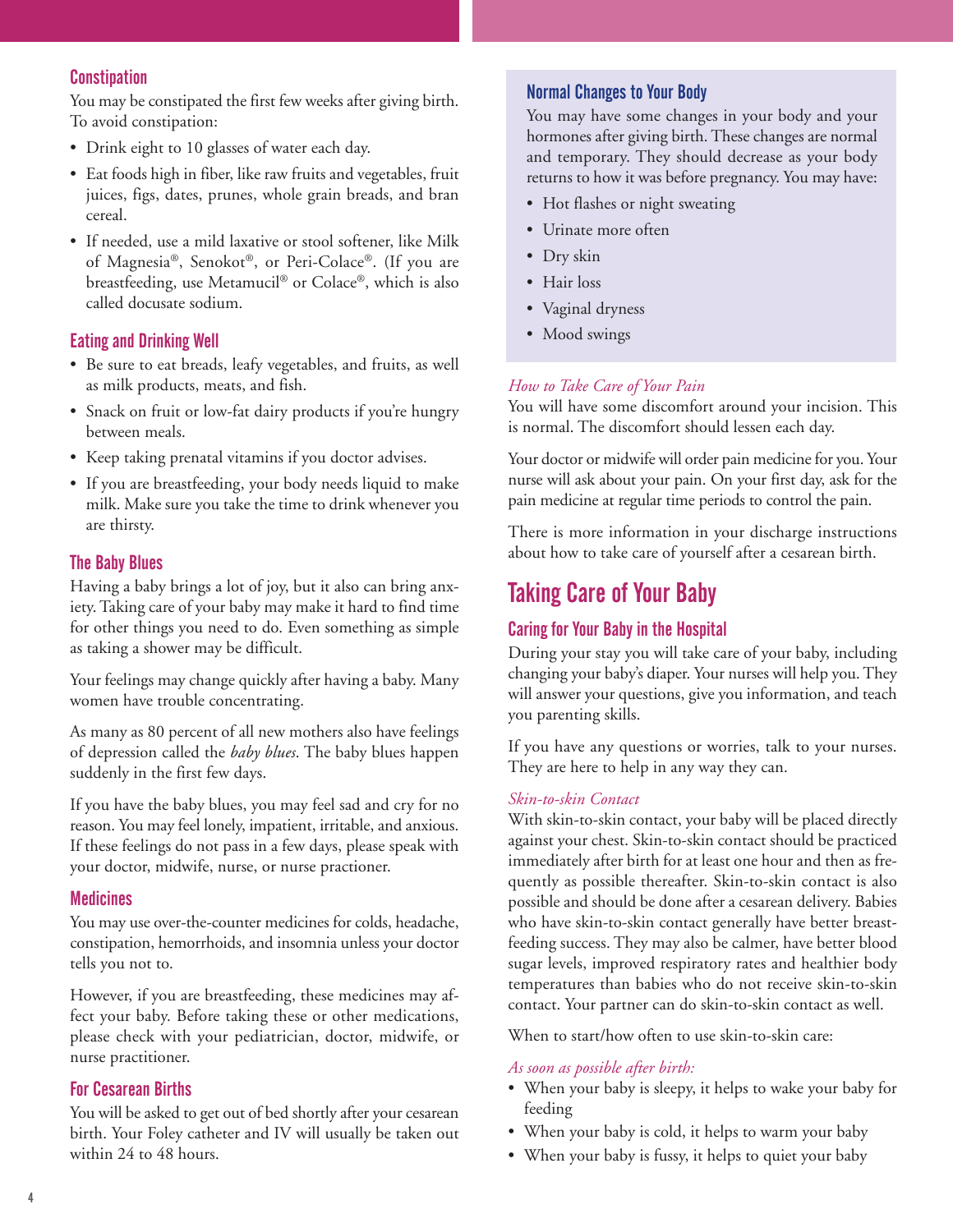• Anytime for comfort, relaxation and enjoyment of baby and parents

#### *Benefits to Baby:*

- Helps keep temperature, heart rate, and breathing normal
- Helps keep blood sugar and oxygen levels normal
- Lessens crying, which saves energy
- Improves ability to fight infection
- Promotes better and more frequent feedings
- Lessens weight loss
- Reduces stress hormone level

#### *Benefits to Mother:*

- Increases the amount of colostrum (early milk)
- Lessens engorgement
- Helps mother respond to baby's feeding cues easily
- Promotes relaxation, sleep and healing
- Increases confidence in caring for your baby

#### *Rooming-in*

We are encouraging mothers to maximize time spent with their newborns. Prolonged separation of a mother and newborn is associated with a lower likelihood of establishing successful breastfeeding. Keeping your baby in your room also provides the following benefits for you and your baby:

- Babies who stay in the room with their mother cry less often, sleep more, breastfeed better and longer, gain more weight each day, and are less likely to become jaundiced.
- When your baby stays in your room with you all the time, you will learn how to understand your baby's cues more quickly.

We work with each expectant mother on her birth plan, including care for her newborn. While we encourage breastfeeding for optimal nutrition, we respect each mother's choice and needs on infant feeding. Also, all of our new moms will continue to have our newborn nursery available to them and their babies as needed.

#### *Your nurse will provide you and your family with education to help you:*

- Feed your baby
- Learn about your baby's care
- Comfort your baby
- Learn normal newborn behaviors
- Respond to your baby's needs
- Find time to rest

The more time you spend with your baby the better you will get to know each other. And the more you know about your baby, the better you can meet your baby's needs.

#### *Recommendations on pacifier use from The American College of Pediatricians:*

- For breastfed infants, delay pacifier introduction until breastfeeding has been firmly established, usually by 3-4 weeks of age.
- Pacifiers should not be hung around the infants necks. Pacifiers that are not attached to infant clothing should not be used with sleeping infants.
- Objects such as stuffed toys, which might present a suffocation or choking risk, should not be attached to pacifiers.
- The pacifier should be used when placing the infant down for sleep and not reinserted once the infant falls asleep. If the infant refuses the pacifier, he or she should not be forced to take it.

#### *Baby Safety in the Hospital*

While you are in the hospital, do not let anyone take your baby unless you know they are a staff person. Our staff wear pink BWH ID badges. Make sure the picture on the badge matches the person with the badge.

If your pediatrician asks a doctor from Children's Hospital Boston to see your baby, the doctor will show you a Children's Hospital Boston ID badge.

Only parents and individuals with a BWH ID can go into the nursery. When you go to the nursery, press the doorbell. Your ID will be checked, and you will be allowed to go in.

#### Caring for Your Baby at Home

Once you bring your baby home, think about limiting the number of people who visit. This is a special time for you to bond with your new family and get to know your baby. Let family and friends help you by running errands and doing household chores.

#### *When you do have visitors:*

- Ask them to wash their hands before holding the baby.
- Do not let anyone visit if they have a cold or have been around someone who is sick.
- Make sure siblings wash their hands before touching the baby.

#### *What to Expect*

It is normal for your baby to lose weight in the first few days. Most babies regain their birth weight a couple of weeks after they are born. Then, they double it by six months and triple it in one year.

#### Safe Sleeping

Newborns are asleep more than they are awake in the first days. As they grow, they will sleep less and stay awake longer.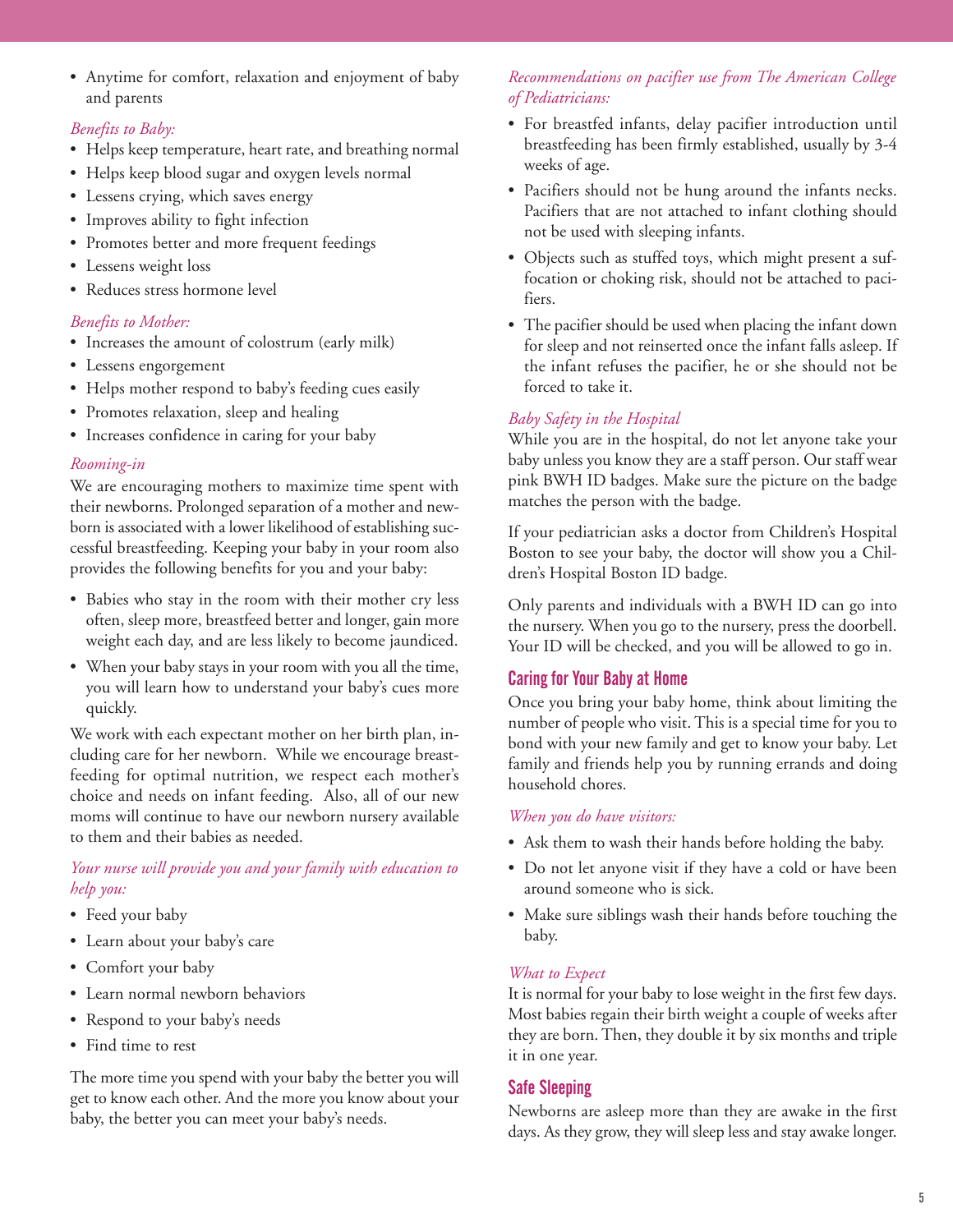#### *To keep your baby safe while sleeping:*

- Always put your baby on his or her back on a firm surface.
- Do not put pillows, toys, stuffed toys, or blankets in the bassinet or crib.
- Keep your baby warm but not overheated.

The American Academy of Pediatrics states that the safest way for a baby to sleep is on the back. It has been proven to lower the risk of Sudden Infant Death Syndrome (SIDS).

#### **Crying**

The first cries of your baby may be music to your ears. However, over the next weeks and months your baby's crying may be upsetting and stressful.

This is especially true when you cannot get your baby to stop crying. Understanding why your baby cries can help you deal with this stress in a healthy way. Always respond to your baby's cry.

#### *Tips for When Your Baby Won't Stop Crying*

- Try skin-to-skin contact, swaddling, a pacifier or allowing baby to suck on your finger.
- Make sure your baby is fed and dry.
- Feed your baby slowly and burp your baby often.
- Rock your baby gently.
- Use a baby carrier and go for a walk.
- Take your baby for a ride in a stroller or car.
- Try a wind-up infant swing.
- Ask for help.

If you are feeling tense or angry and you think you may shake or hit your baby, put your baby in a safe place, like the crib. Walk away for a short break. Never yell at, hit, or shake a baby.

Shaken Baby Syndrome is a severe type of head injury. It is caused by shaking a baby very hard. When a baby is shaken, the baby's brain hits the inside of the skull. This causes bruising, swelling, and bleeding of the brain. It can lead to permanent damage and even death.

#### **Bathing**

The first bath may seem a little scary, but it also can be full of laughter. Many babies love bath time, and it can become a relaxing routine. Remember, bathing your baby gets easier with practice.

Choose a time when you are not hurried. Make sure the bath area is not drafty. Put all of your supplies nearby, including:

a soft washcloth, clean or warm water in a tub or sink, and mild unscented soap or no soap and towel.

Never leave your baby alone during bath time. If your baby is cold, try skin-to-skin contact to warm your baby.

#### *How to Give Your Baby a Bath*

- Put your baby in the tub. Support baby's head.
- Wash your baby from top to bottom. Clean the diaper area last. Be sure to clean well between the skin folds.
- Wash your baby's face with a washcloth and no soap.
- Use clean water and gently wipe from the inside to the outside corner of each eye. Use a clean washcloth or cotton balls.
- Wet baby's hair and scalp with water. Gently rub in baby shampoo. Pour water over baby's head to rinse. Try to avoid getting soap in the baby's eyes.
- Support your baby's head and neck with your hand under the chin. Lean your baby forward to wash the back. Rinse with clean water.
- Clean the diaper area: For girls wipe from front to back; for circumcised boys, clean the healed penis the same way as the rest of the body; for uncircumcised boys, do not pull back the foreskin, just clean and rinse.
- Lay your baby on a clean towel. Quickly dry off your baby before diapering and dressing.

#### *Cord Care*

Your baby's cord does not need any special care. Just gently wash the area every time you give your baby a bath. Gently pat the area dry when you are done.

#### **Diapering**

Before you diaper your baby, gather your supplies including a clean diaper, baby wipes, a diaper pail, and diaper rash ointment.

#### *How to Diaper Your Baby*

- Lay your baby on the changing table. Put a cloth under your baby to keep the changing table clean.
- Gently hold your baby's ankles and lift as you take off the diaper.
- If your baby has a full diaper, use a clean part of the diaper to wipe the area. Then, wrap the used diaper into a bundle to be thrown away.

#### Cutting Your Baby's Nails

Cutting your baby's nails may seem scary at first. Try filing the nails with a nail file during the first few weeks when the nails are tiny and soft.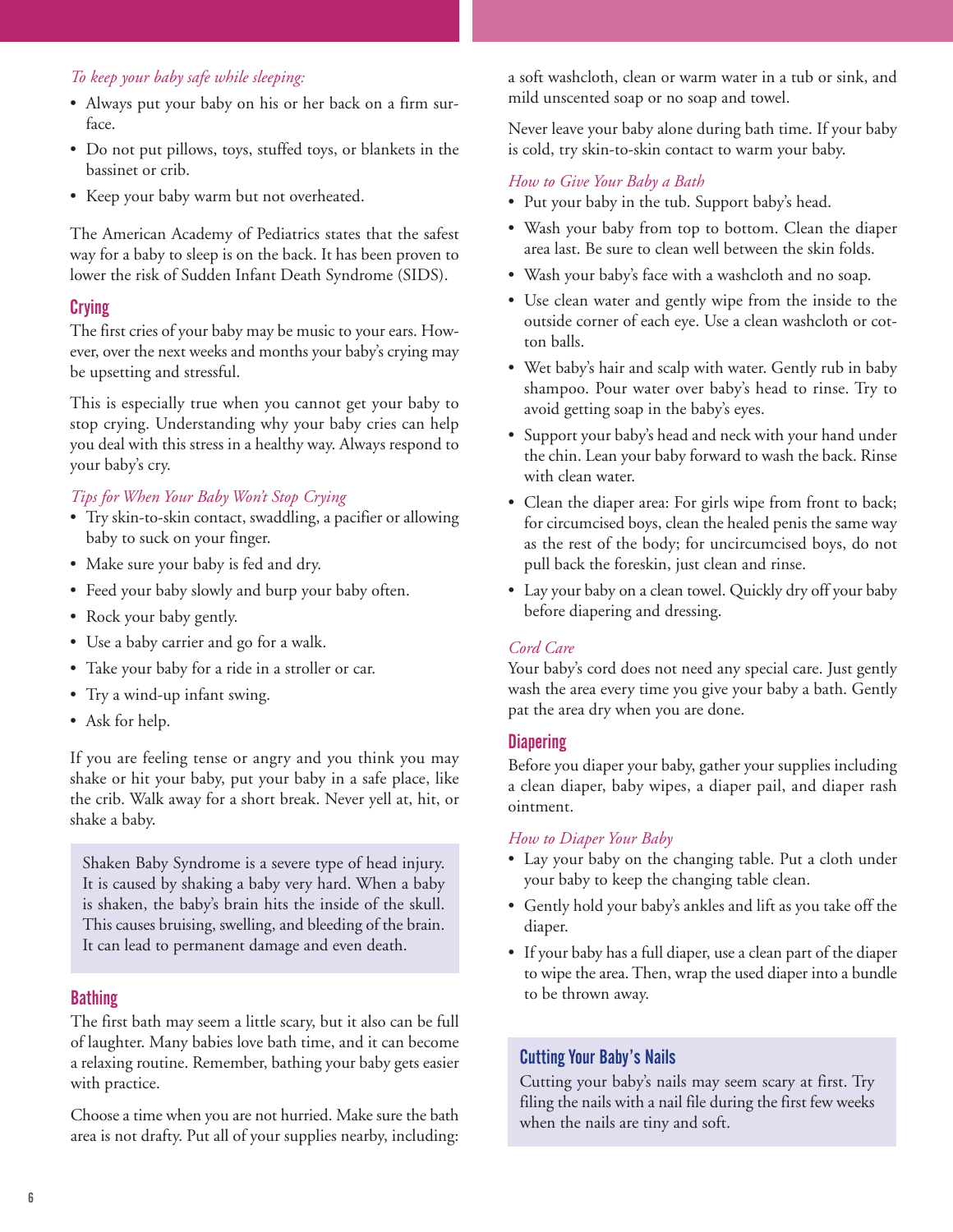- Clean the diaper area with wipes or a damp washcloth.
- Always wipe from front to back. Be sure to clean between the folds of the skin.
- Ointment with zinc or petroleum jelly are best to treat diaper rash. Do not use Vaseline®.
- Put on a clean diaper. Hold your baby's ankles and lift his or her bottom. Slide the back of the clean diaper under your baby's bottom. Lower your baby's legs.
- Pull the front of the diaper up between your baby's legs. Stick the tabs down on each side. Redress your baby and wash your hands.
- Never leave your baby alone during diapering.

#### Did you know?

An axillary temperature of 99° F is the same as a rectal temperature of 100.4° F.

When you call your baby's doctor, do not add or subtract the number because of where you took it. Just tell the doctor:

- Your baby's temperature
- How and where you took the temperature

#### Taking Your Baby's Temperature

There are two ways to measure your baby's temperature: under the arm, which is called an axillary temperature and in the backside, which is called a rectal temperature.

You do not need to take your baby's temperature regularly. Take it if your baby feels warm or is not acting like himself or herself. Take an axillary temperature first, then call your baby's doctor.

#### *How to Take an Axillary Temperature*

- Put the end of the thermometer in your baby's armpit. Hold your baby's arm down at his or her side.
- Press the "on" button. Keep the thermometer in place until it beeps.
- Take it out and read the numbers in the window. This is your baby's temperature.
- If your baby's temperature is higher than 99.0° F, your pediatrician may want you to take a rectal temperature.

#### *How to Take a Rectal Temperature*

- Wash your hands and the thermometer. Press the "on" button.
- Lay your baby on his or her back on a firm surface. Lift your baby's legs and gently spread the cheeks. Use both hands, one for the thermometer and the other to hold your baby securely.
- Gently put the end of the thermometer about 1/2 inch into your baby's rectum.
- Hold it in place until it beeps. Take it out and read the numbers in the window. This is your baby's temperature.
- Call your pediatrician if your baby's rectal temperature is higher than 100.3°F.

#### *Overbundling Your Baby*

Many people believe that over-bundling a baby can make the baby's temperature go up. This is partly true.

It has been shown that a baby's skin temperature goes up when a baby is over-bundled. Then when the baby is unbundled, the baby's skin cools down. When the temperature is checked again with an axillary thermometer, it is lower.

However, this is only true for an axillary temperature. A rectal temperature is not changed by bundling a baby with too many layers of clothing or blankets. This is especially true if the temperature is over 100.3° F. Always call you doctor for a rectal temperature over 100.3° F.

#### When to Call Your Baby's Doctor

*Call your baby's doctor if your baby:*

- Seems ill or is not acting like him or herself.
- Is not eating well or won't eat.
- Has a rectal temperature over 100.3° F.
- Has less than six wet diapers in 24 hours.
- Is still passing meconium at three days of age.
- Has a yellow color to the skin.
- Is very sleepy and hard to wake.
- Is throwing up again and again.
- Is crying a lot with no known cause.
- Has an unusual or severe rash.
- Has frequent or very large, loose stools.
- Has no stool in 24 hours during the first week of life.

# Feeding Your Baby

Feeding your baby is one of the nicest experiences of early parenthood. It is a time to be close and to nurture and communicate with your baby in your own special way.

Choosing to breast or bottle-feed is an important decision. Parents choose each method for different reasons. The one that you choose should be the one that is right for you, your baby, and your partner.

We encourage all new mothers to breastfeed and we are dedicated to helping all women meet their personal feeding goals. If a new mother cannot or chooses not to breastfeed, we will make sure she feels confident about safe formula feeding before she leaves the hospital.